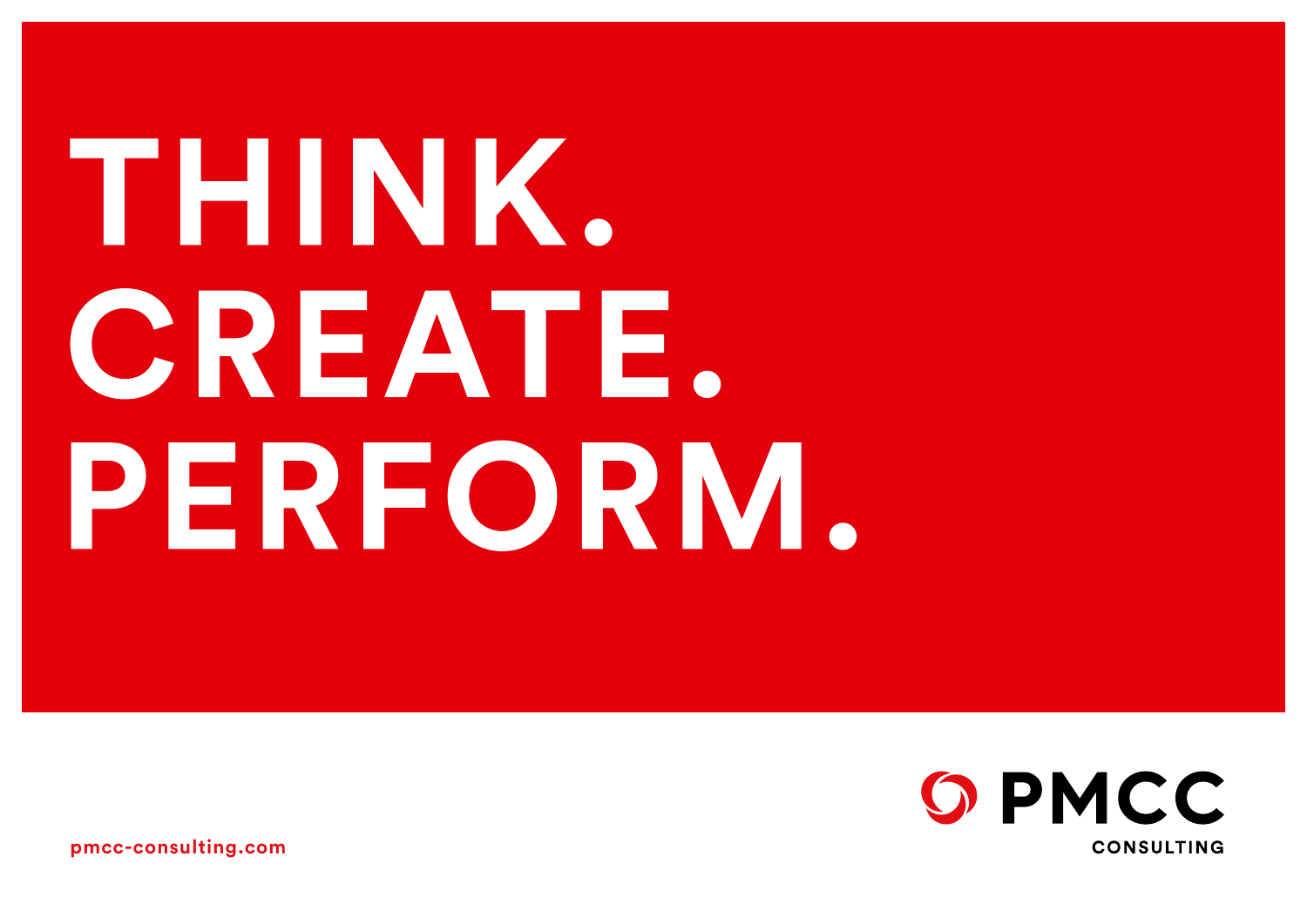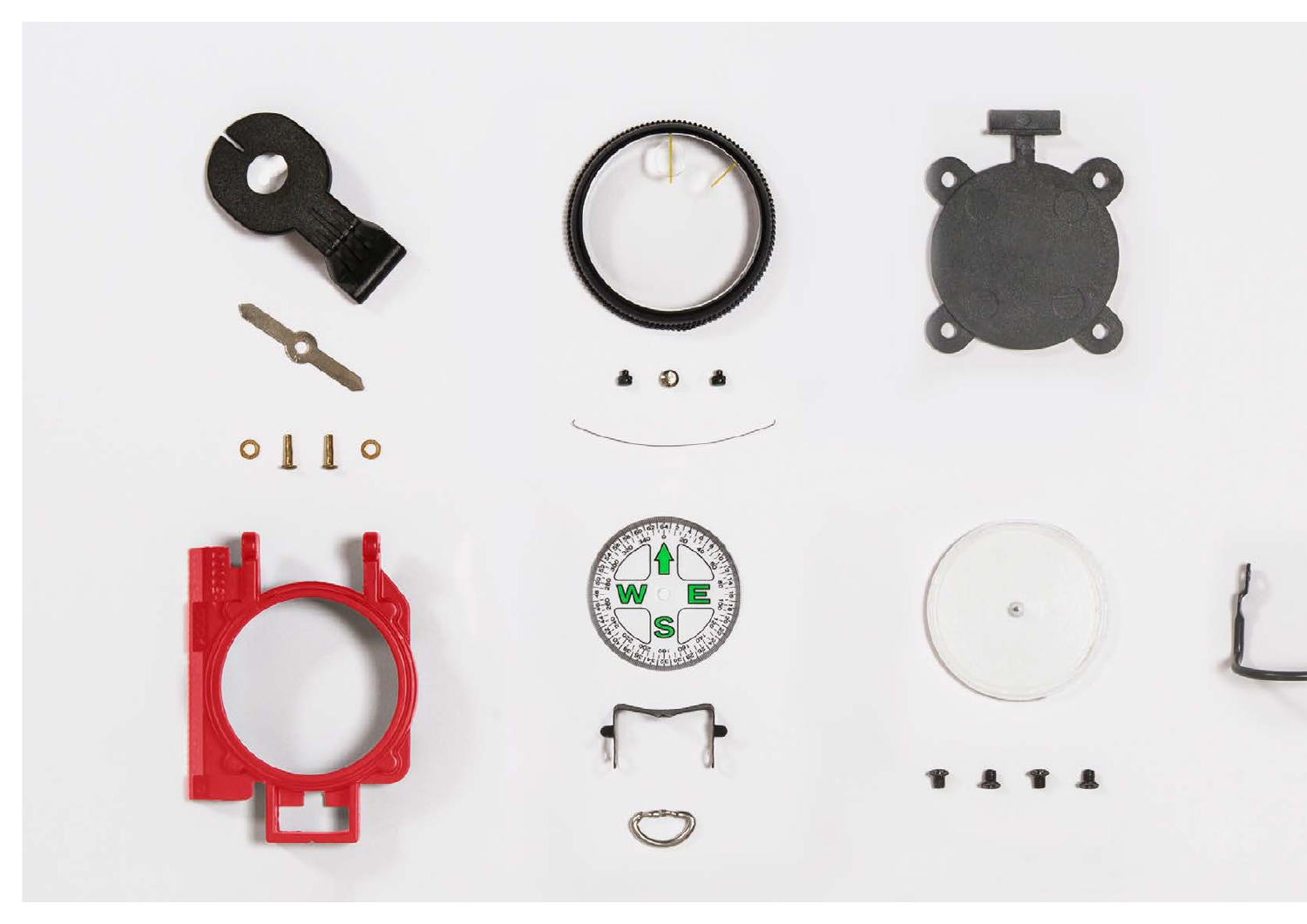

### **It's time to get a plan.**

Developments that spiral out of control. Tasks that make your inbox overflow. Schedules that seem impossible to stick to. Enough already! It's time to take back your stolen hours and energy. Let's fill them with efficient solutions. **Let's get going!**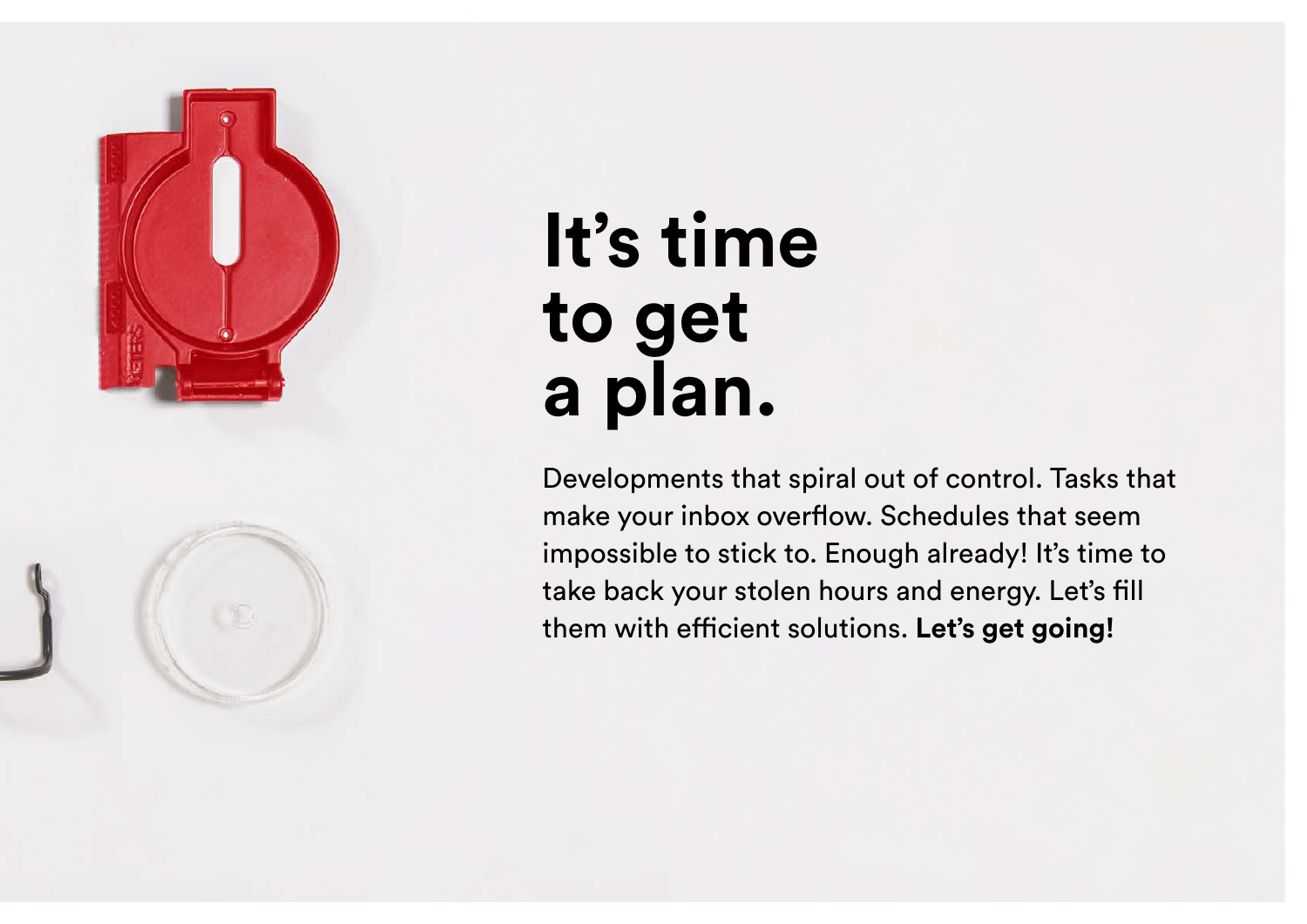## **PMCC Consulting triggers action.**

If you have the right things in mind, you can also take the right action. Get started. Be effective.

> **As the world of business becomes increasingly interconnected and complex,** we see the management of projects, processes, and organisations as a means to maintain competitive strength and to grow market share. This often comes with a hefty price tag, but we counter that with a different approach: clear, practical solutions that are simple to implement together with principles that support the efficient design of a project- and process-oriented organisation.

> **Our goal:** To coordinate all activities for the optimisation of projects, processes, and organisations – and eliminate superfluous tasks. With our wide range of technical competence and our many years of international professional experience, we design viable high-quality solutions together with you and we work to ensure that they are sustainably anchored in your organisation.

**Our inspiration:** To shape the future together with you and to transform your vision into a success story based on **passion and personal responsibility.**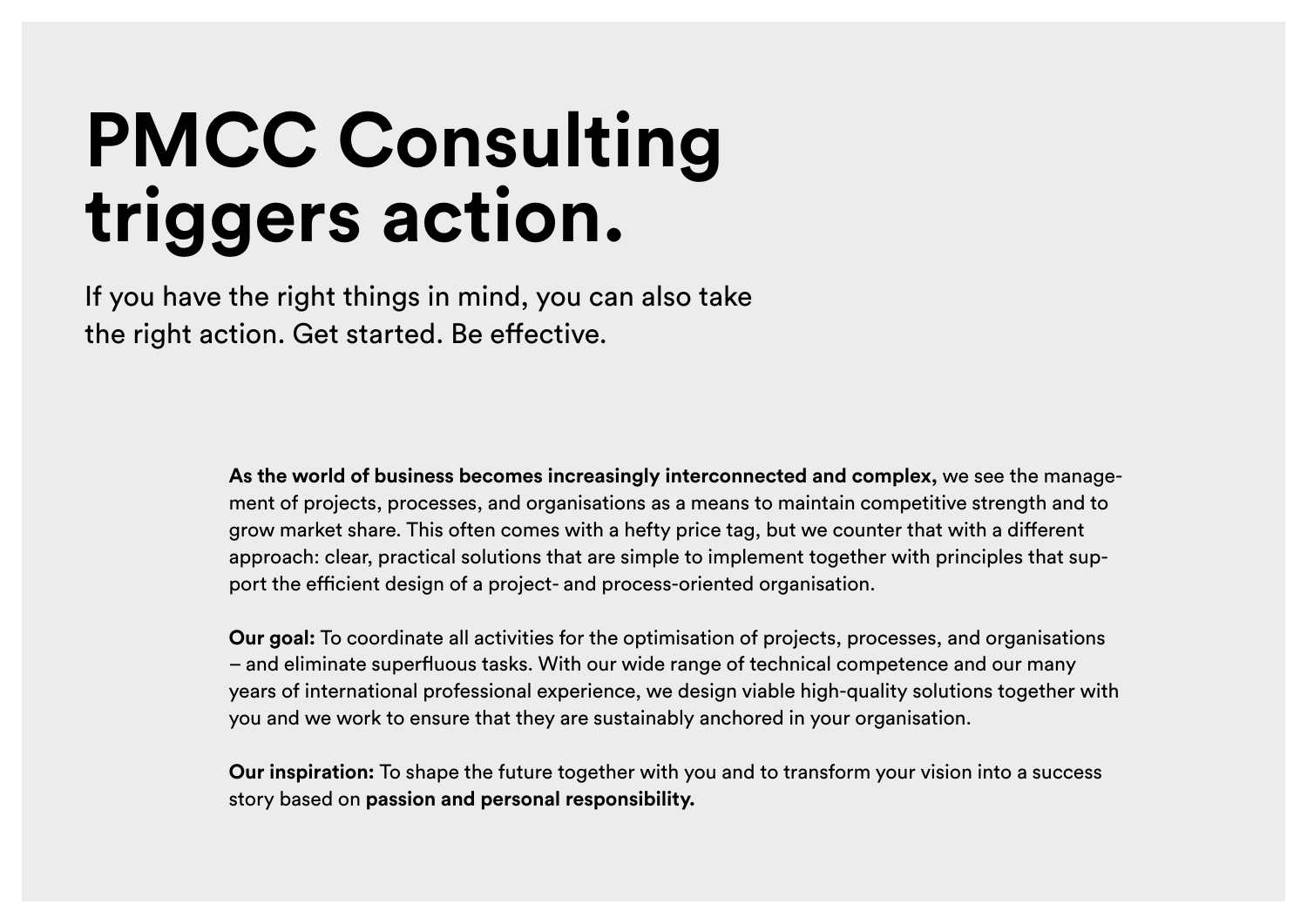

#### **DO THE RIGHT THINGS RIGHT.**

A powerful impetus for innovation and change requires flexible structures, interdisciplinary cooperation, and quick decisions. Our project management professionals support you in selecting projects in line with your strategy and implementing them efficiently to boost your company's added value.

#### **COMPETITIVE ADVANTAGES SHOULD NOT BE LEFT TO CHANCE.**

Strategically aligning business processes with customer expectations and systematically integrating changes are the crucial factors businesses need to leverage in order to become more flexible, more powerful, and more strongly oriented to the customer and the results. Our team of experts understands the potential for success in your processes and will work with you to lay the groundwork for high-quality performance.



#### **TURN VISION INTO SUCCESS.**

Successful companies and organisations are capable of adapting to new conditions, new environmental influences, and new internal and external requirements at any time. Our experienced experts guide you through this structural and cultural transition – from analysing your organisation to implementing an agile transformation.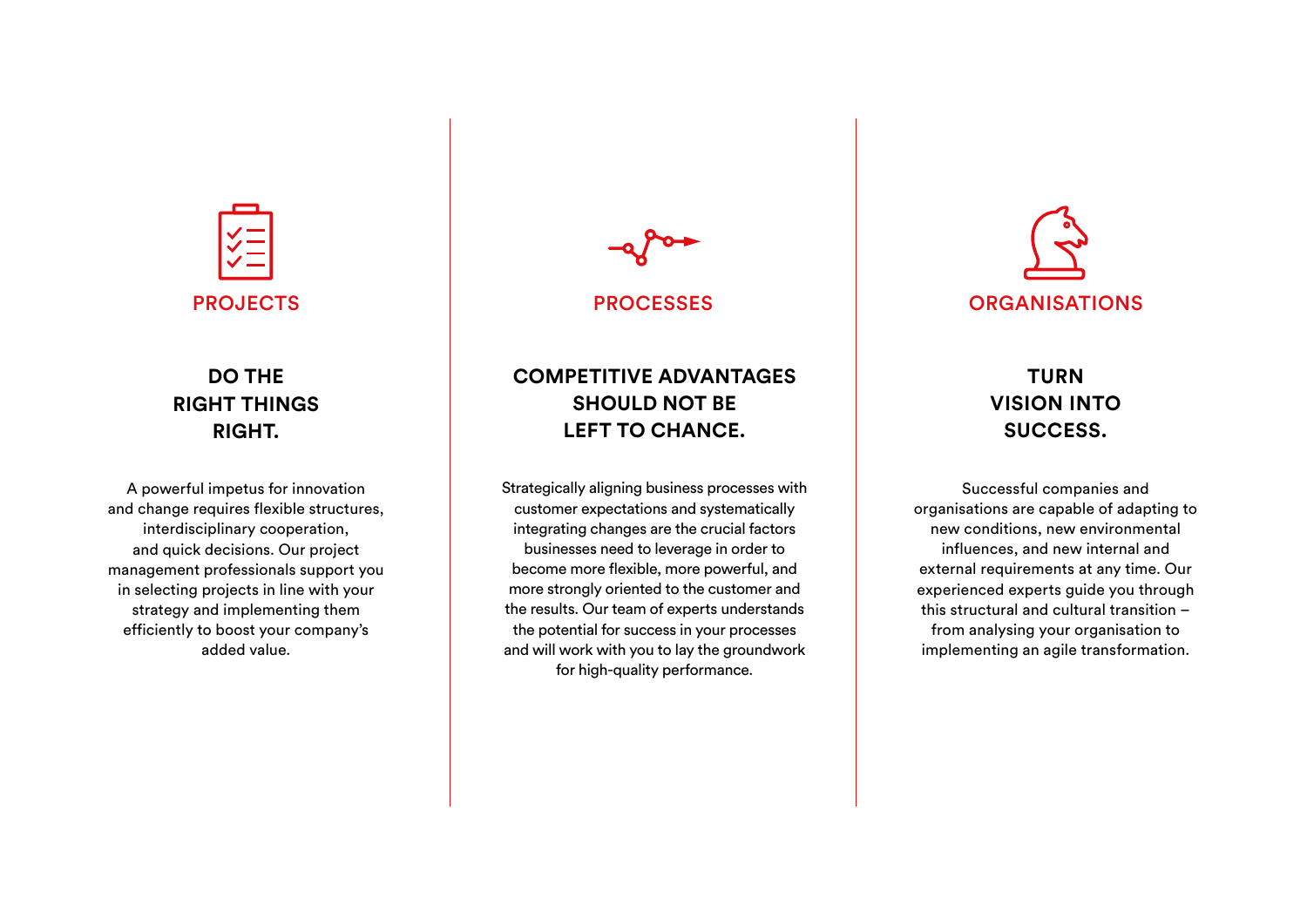### **It's time to get some clarity.**



**MAAMMAAMMAAMMA** 





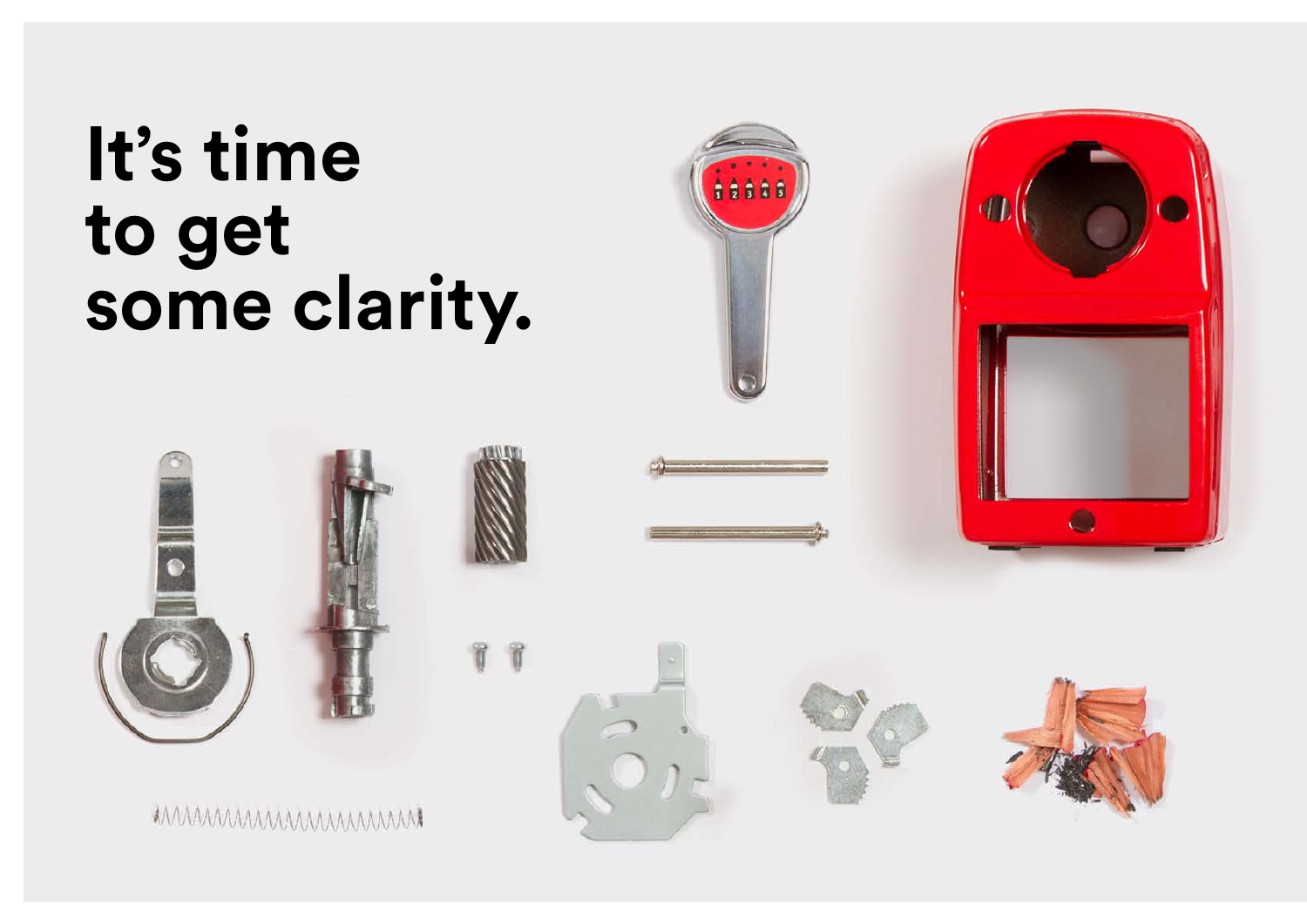





We want to equip your employees with exactly the skills they need in their role. To achieve this, we work with you to develop tailor-made, target groupspecific training concepts that harness the potential of your company and the employees involved. Proven didactic methodological concepts and new forms of learning ensure direct and lasting transfer into practice.

**TRAINING** 

#### CONSULTING

#### **TECHNICAL EXPERTISE AND GUARANTEED IMPLEMENTATION**

We view consulting as the goal-oriented development of high-quality solutions that will put your company at the top of its game. We focus on acutely pinpointing customer needs, shortening problem-solving times, achieving viable results tailored to your business, and anchoring these results sustainably. And we assume responsibility for the implementation.

#### COACHING **MAINTAIN YOUR AGILITY**

Coaching introduces new points of view, helps you master individual or projectspecific challenges, and stimulates value-adding growth and development. Our approach is based on partnership and respect and will mobilise your resources and activate your abilities. Our coaches strengthen and develop your skills – with experience, commitment, and invaluable know-how.

### MANAGEMENT ON DEMAND

#### **IMPLEMENT OUR EXPERTISE**

When capacity peaks require rapidly available know-how, when the need for external competence arises, or when time is a critical factor: Our pool of resultsoriented managers on demand covers resource bottlenecks, provides technical professionalism, extensive subject matter competence, and comprehensive industry know-how, as well as many years of practical experience. Flexible, efficient, and sustainably effective.

#### ACADEMY

#### **THE FORMULA FOR YOUR PROFESSIONAL TRAINING**

The proven training program of PMCC Academy is a high-quality mix of training options that will equip and enable you to apply your social and methodological skills at the right time and in the right situation. For you personally, for rising stars in your organisation, or when the critical group size for in-house training is not reached.